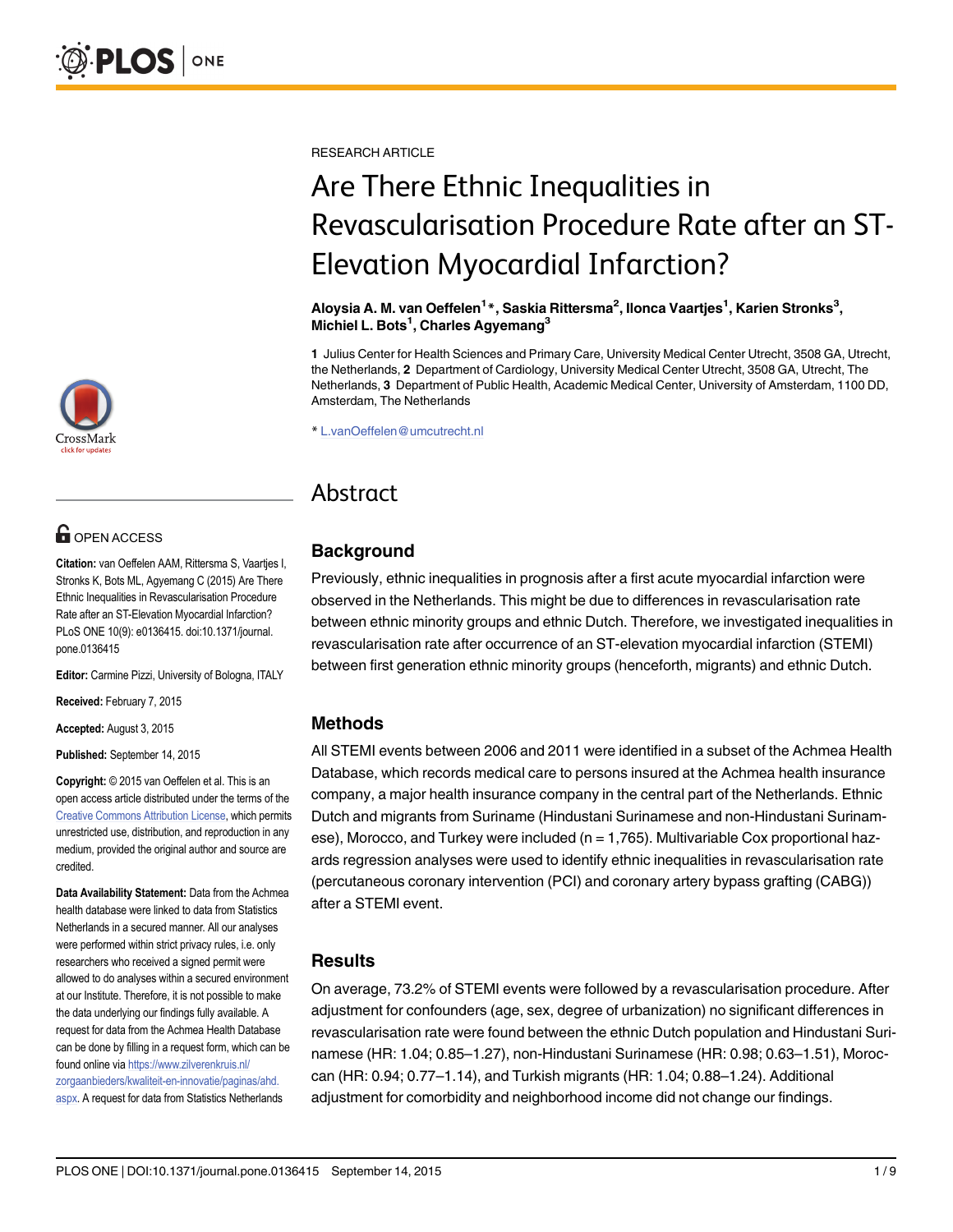<span id="page-1-0"></span>

can be done by sending an e-mail to the following address: cvb@cbs.nl. More information about the use of Statistics Netherlands can be found at [http://www.](http://www.cbs.nl/en-GB/menu/informatie/beleid/zelfonderzoeken/default.htm?Languageswitch�=�on) [cbs.nl/en-GB/menu/informatie/beleid/](http://www.cbs.nl/en-GB/menu/informatie/beleid/zelfonderzoeken/default.htm?Languageswitch�=�on) [zelfonderzoeken/default.htm?Languageswitch = on](http://www.cbs.nl/en-GB/menu/informatie/beleid/zelfonderzoeken/default.htm?Languageswitch�=�on).

Funding: This work was supported by the Dutch Heart Foundation [grant number 2010B296]. The funder had no role in study design, data collection and analysis, decision to publish, or preparation of the manuscript.

Competing Interests: The authors have declared that no competing interests exist.

#### Conclusion

Our study suggests no ethnic inequalities in revascularisation rate after a STEMI event. This finding is in agreement with the universally accessible health care system in the Netherlands.

#### Introduction

An ST-elevation myocardial infarction (STEMI) is characterised by an acute total occlusion of one or more coronary arteries, resulting in necrosis of the myocardium. In case of a STEMI, as diagnosed on the ECG, treatment is immediately indicated. The occlusion can be resolved using medication therapy (e.g. fibrinolysis) or a revascularisation procedure, such as percutaneous coronary intervention (PCI) and coronary artery bypass grafting (CABG). In the past decade, more evidence became available emphasizing the beneficial effect of revascularisation procedures in STEMI patients.[[1,2](#page-6-0)] Recent guidelines therefore recommend such a procedure over medication therapy after a STEMI event, as it improves prognosis when performed within an adequately short time frame (preferably within 90 minutes after first medical contact).[ $3-5$  $3-5$ ] Guidelines do not mention contra-indications for performing a revascularisation procedure. However, in 2004 the European Heart Survey reported that only 61% of all STEMI patients received a revascularisation procedure, suggesting a marked underuse.[[6\]](#page-7-0)

A recent study of our group showed that mortality after a first hospitalization for an acute myocardial infarction (AMI) was higher among ethnic minority groups compared with the ethnic Dutch population.[\[7](#page-7-0)] We hypothesized that ethnic inequalities in cardiac revascularisation procedures might partially explain these findings, since this was also observed previously in USA studies. African Americans were less likely to receive a revascularisation procedure after an acute myocardial infarction (AMI) than their White American counterparts, which explained their higher mortality into some extent.[[8](#page-7-0)–[11\]](#page-7-0) An important underlying factor was the lack of health insurance and the inability to pay for such an expensive procedure, especially among the African-American population.[[12](#page-7-0)] In Europe, literature concerning ethnic inequalities in cardiac revascularisation procedures is scarce. Many European countries have a health care system with universal access to acute in-hospital care which aims at minimizing health care inequalities. However, in the United Kingdom (where revascularisation procedures are also performed free of charge for patients) a lower revascularisation procedure rate among African and South-Asian minorities compared with the general population was reported, even after adjustment for actual need. $[13-15]$  $[13-15]$  $[13-15]$  $[13-15]$  Yet, more recent data do not show ethnic inequalities in revascularisation procedure rate in the UK anymore. [ $16$ ] Evidence in other European countries, such as the Netherlands, is lacking. Given the absence of information on this issue, and the possibility that differences in revascularisation rate between ethnic groups may explain ethnic inequalities in prognosis after AMI, we set out to study differences in revascularisation procedure rate (PCI and CABG) after a STEMI event between first generation ethnic minority groups (henceforth, migrants) and ethnic Dutch in the Netherlands.

#### Methods

#### Data sources

Data were extracted from the Achmea Health Database (AHD). In the Netherlands all inhabitants are by law obliged to have medical insurance coverage. The Achmea health insurance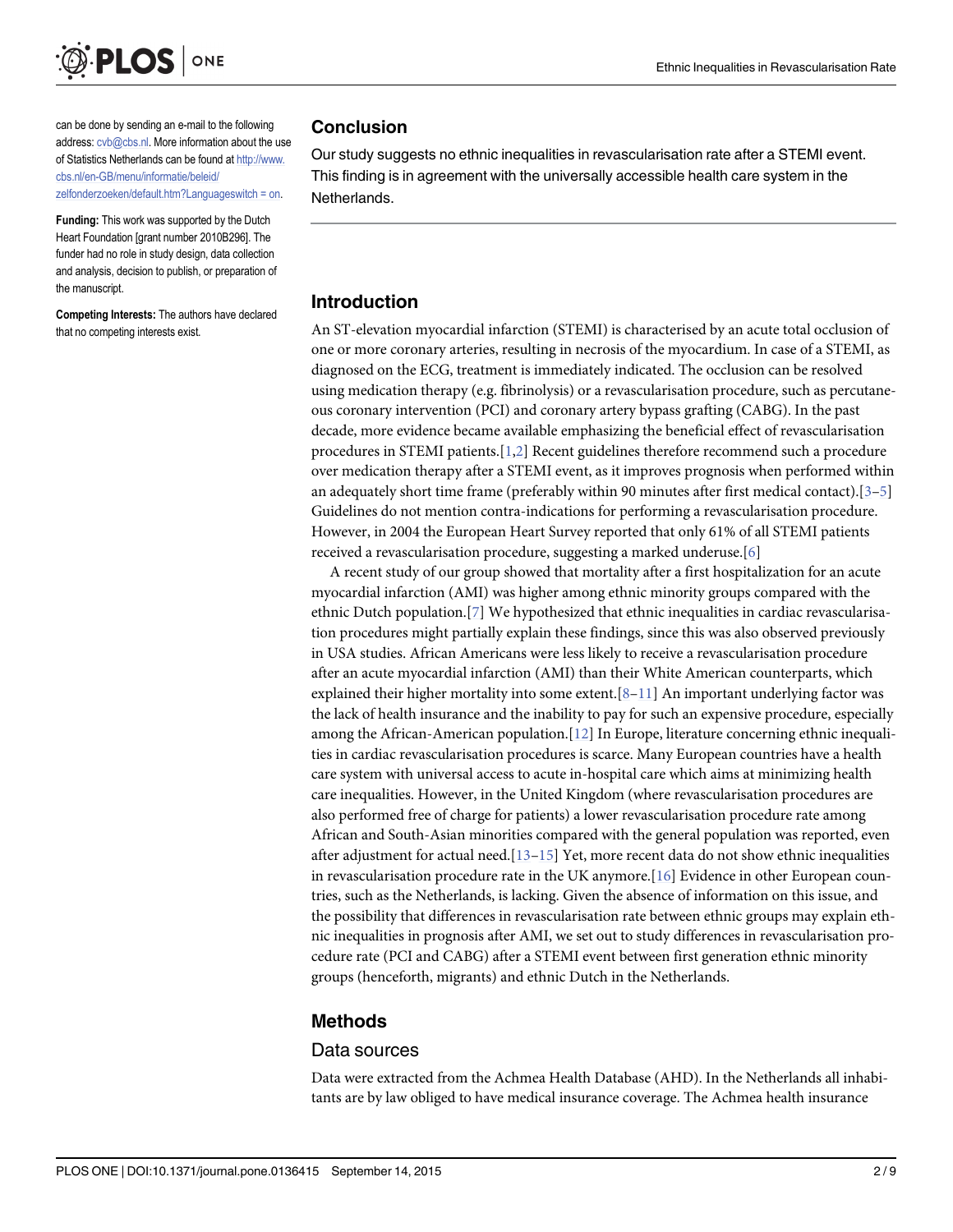<span id="page-2-0"></span>company is the main health insurance company in the central part of the Netherlands as it provides health care coverage for more than one million Dutch residents, of which 20% belongs to an ethnic minority group. The AHD records payments for the provision of all medical care to insured patients. Although the AHD is not completely representative for the entire Dutch population, it does represent the urbanised areas of the Netherlands. Detailed information about the AHD is described previously.[\[17\]](#page-7-0) Because of a transition in type of registration procedure in 2005, our dataset was restricted to the period 2006 to 2011. Due to privacy issues we only received a subset of the AHD. The subset consisted of data from all insured Hindustani Surinamese, Moroccan, and Turkish ethnic minority groups of  $\geq$  30 years of age (n = 162,484), whose ethnicity was based on nationality and surnames, as described previously.[[18](#page-7-0)] In short, first generation ethnic minorities were selected by their nationality. To select the second and third generation, the surnames of the selected first generation ethnic minorities were matched with the remaining of the database and visually controlled on origin of the name. Furthermore, our subset consisted of a representative sample of the remaining insured group of  $>$ 30 years of age  $(n = 194,993)$ , encompassing ethnic Dutch and ethnic minorities other than Hindustani Surinamese, Moroccan, and Turkish. This resulted in a cohort of 357,477 insured persons. Approval from the AHD research committee was obtained prior to accessing the data. From the AHD cohort, all inpatient and outpatient STEMI events were selected. Subsequently, for every patient only the first event within 30 days was retained. For each patient we determined whether they received a PCI or CABG procedure. They were followed and censored in case of death, end of Achmea insurance, or the end of the study period at 31 December 2011, whichever came first. The dataset was linked with the Population Register (PR), Hospital Discharge Register (HDR), and the Regional Income Survey (RIS) to obtain information regarding country of birth, comorbidity, and neighborhood income (as indicator for socioeconomic status).

#### **Determinants**

Ethnic background. Migrant groups were identified using the country of birth and the country of birth of the parents, as recorded in the PR. A patient belonged to a migrant group if he/she was born abroad and at least one of the parents was born abroad.[[19](#page-7-0)] Migrants from Suriname, Morocco, and Turkey were selected. Other migrant groups were excluded due to small numbers. The Surinamese population in the Netherlands is ethnically diverse, and mainly consists of people from Hindustani South-Asian descent and from West-African descent. We disaggregated the Hindustani Surinamese from the non-Hindustani Surinamese by using Hindustani surnames available from the Achmea Health Database and the Dutch SUNSET study.[\[18,20\]](#page-7-0) A patient was considered ethnic Dutch when both parents were born in the Netherlands. The final cohort comprised 1,765 STEMI events.

Degree of urbanization. The degree of urbanisation was based on the population density of the city where the insured person lived on 1 January 2006, extracted from the AHD. Five categories were constructed: very rural, rural, rural/urban, urban, and very urban.

Neighborhood socioeconomic status. Socioeconomic status (SES) was based on income data registered in the RIS. [[21](#page-7-0)] The RIS started in 1994, when a representative sample of 1.9 million Dutch citizens was selected. Every year, the sample was corrected for emigration and mortality on one hand, and immigration and birth on the other hand. For all persons belonging to the households of the sample population (about one third of the Dutch population) the household income was available. Within each neighborhood, the mean of all registered household incomes was calculated and subsequently assigned to all residents living in that neighborhood. For this study, the neighborhood income of the patients during 2006 was assigned.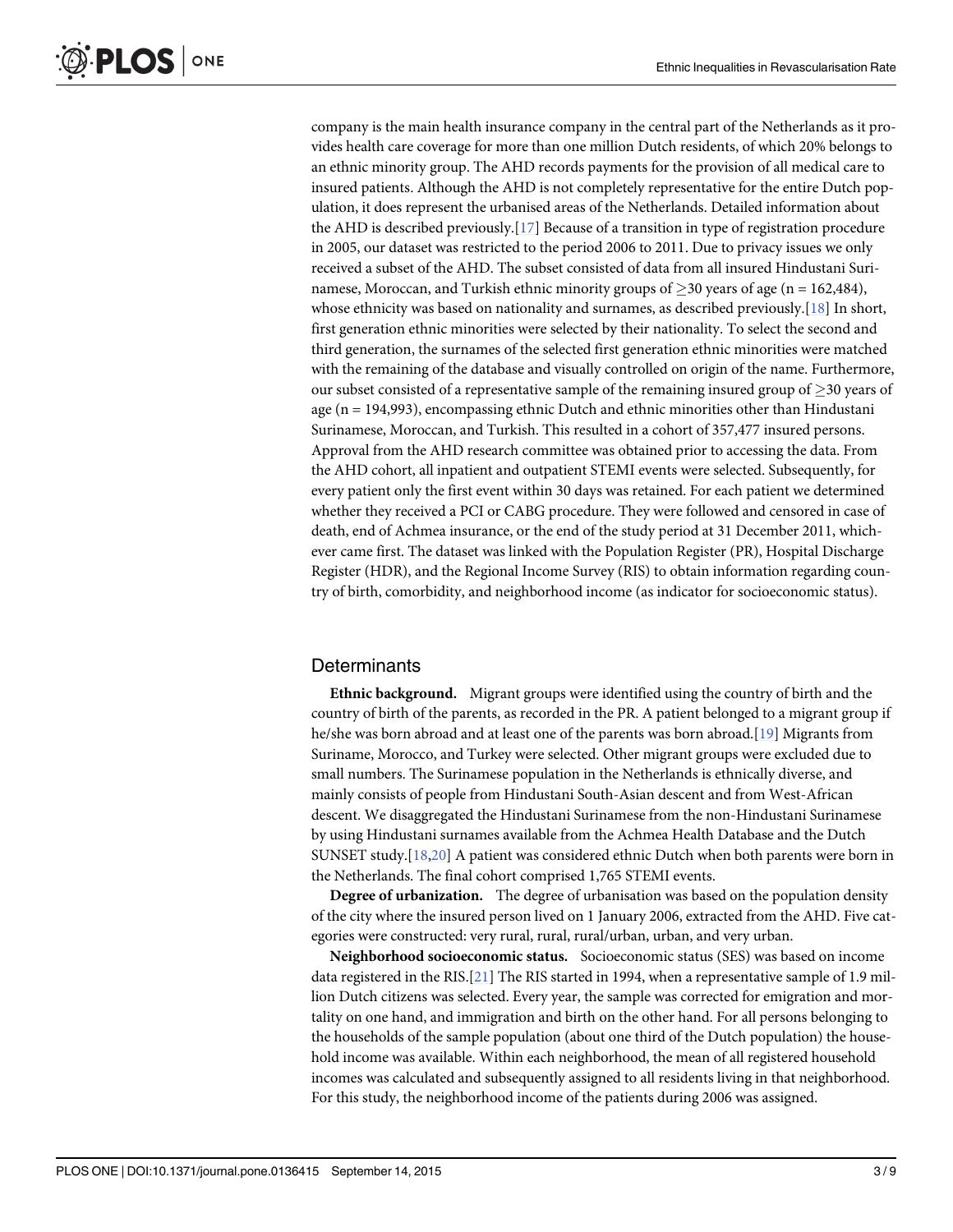<span id="page-3-0"></span>Subsequently, neighborhood income was divided into SES tertiles, with the first tertile representing the lowest income group.

Comorbidity. Presence and extent of comorbidity were determined with the Charlson index score [[22](#page-7-0)], based on discharge diagnosis in the Hospital Discharge Register from 1995 to the date of the STEMI event. The Charlson index ranges from zero to six (cut-off value), with zero representing no comorbidity. It proved to be a reliable and valid method to measure comorbidity in clinical research.[[23](#page-7-0)]

#### Data analysis

Patient characteristics were analysed within the ethnic Dutch population and the migrant groups separately, using cross tables and frequency tables. Cox proportional hazard regression analyses were used to calculate the difference in revascularisation rate after the STEMI event between migrant groups and ethnic Dutch (reference). Three consecutive models were built. Model one included only confounders (age, sex, degree of urbanisation). Model two and three also included comorbidity and neighborhood SES, to investigate whether these factors could explain found relations. We used SPSS software, version 20.0 (SPSS Inc, Chicago, Illinois, USA). All analyses were performed in accordance with privacy legislation Netherlands.

#### Ethics statement

No separate ethical approval was necessary for the use of the Achmea health database data. All data were analyzed anonymously.

#### **Results**

[Table 1](#page-4-0) presents the patient characteristics of the study population, comprising 1,765 STEMI events, of which 36% belonged to an ethnic minority group. Within the ethnic Dutch population, 71.0% of STEMI events were followed by a revascularisation procedure. Within the migrant groups this percentage was higher (ranging from 71.9% among Moroccans to 80.6% among Turkish migrants). Migrants were more often men, younger, and lived in more urbanised low SES neighborhoods. Comorbidity was about equal between migrants and ethnic Dutch, except for Moroccans who had substantially less comorbidity. Within all groups, PCI was the most commonly performed revascularisation procedure.

After adjustment for the confounders age, sex, and degree of urbanization (model 1) there were no significant differences in revascularisation procedure rate between migrant groups and ethnic Dutch ([Table 2\)](#page-4-0). Adding comorbidity (model 2) and neighborhood SES (model 3) did not markedly influence results. There were also no differences in revascularisation procedure rate between migrant groups and ethnic Dutch after stratification for age and sex (results not shown).

#### **Discussion**

Our study shows no ethnic inequalities in revascularisation rate after an ST-elevation myocardial infarction in the Netherlands.

#### Discussion of main findings

Our results are in contrast with the overwhelming literature from the USA, showing considerable lower revascularisation rates among African Americans compared with White Americans after a coronary event.  $[8,10,11]$  $[8,10,11]$  $[8,10,11]$  A major difference between the USA and the Netherlands is the universal access to health care implemented in Dutch society, in which everyone is obliged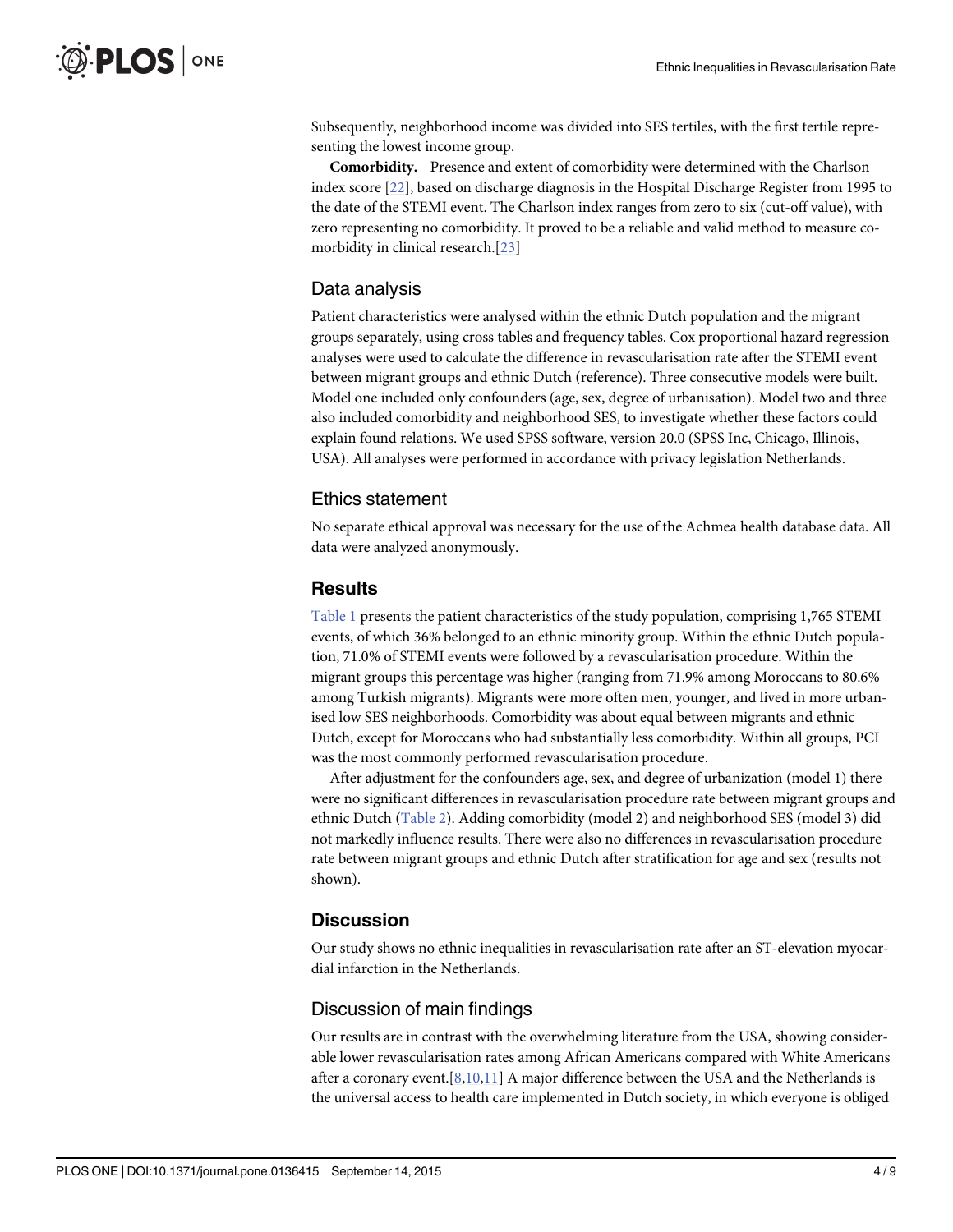<span id="page-4-0"></span>

|                             | <b>Ethnic</b> | <b>Total</b>      | Hindustani        | Non-Hindustani    | <b>Moroccan</b> | Turkish    | <b>Total</b> |
|-----------------------------|---------------|-------------------|-------------------|-------------------|-----------------|------------|--------------|
|                             | <b>Dutch</b>  | <b>Surinamese</b> | <b>Surinamese</b> | <b>Surinamese</b> |                 |            |              |
| STEMI* events               | 1,137         | 199               | 171               | 28                | 192             | 237        | 1,765        |
| Person-days at risk         | 248,199       | 44,552            | 37,009            | 7,543             | 57,413          | 45,675     | 395,839      |
| <b>Procedures %</b>         | 71.0          | 78.4              | 78.4              | 78.6              | 71.9            | 80.6       | 73.2         |
| Procedure type %            |               |                   |                   |                   |                 |            |              |
| PCI <sub>t</sub>            | 67.0          | 74.4              | 74.3              | 75.0              | 69.8            | 78.9       | 69.7         |
| CABG ‡                      | 6.9           | 9.0               | 9.4               | $***$             | 6.2             | 7.6        | 7.2          |
| Median age in years (IQR x) | 69 (57-79)    | 56 (48-65)        | 56 (48-65)        | 56 (45-66)        | 62 (52-70)      | 54 (47-65) | 64 (53-75)   |
| Men %                       | 59.5          | 74.4              | 74.3              | 75.0              | 83.9            | 81.0       | 66.7         |
| <b>Neighborhood SES % §</b> |               |                   |                   |                   |                 |            |              |
| Tertile 1(lowest income)    | 33.9          | 57.8              | 55.6              | 71.4              | 71.9            | 72.2       | 45.8         |
| Tertile 2 (medium income)   | 32.6          | 27.6              | 29.2              | $***$             | 14.6            | 18.1       | 28.2         |
| Tertile 3 (highest income)  | 33.5          | 14.6              | 15.2              | $***$             | 13.5            | 9.7        | 26.0         |
| Degree of urbanisation % II |               |                   |                   |                   |                 |            |              |
| Very urban                  | 28.3          | 75.9              | 76.0              | 75.0              | 77.6            | 58.2       | 43.1         |
| Urban                       | 21.3          | 10.6              | 9.9               | $***$             | 10.9            | 18.1       | 18.5         |
| Urban/rural                 | 21.3          | 13.1              | 13.5              | $***$             | 9.4             | 15.6       | 18.3         |
| Rural                       | 21.5          | $***$             | $***$             | $***$             | $***$           | 7.6        | 15.1         |
| Very rural                  | 7.6           | $***$             | $***$             | $***$             | $***$           | $***$      | 5.0          |
| Charlson index $> 0\%$ #    | 69.6          | 69.8              | 69.6              | 71.4              | 23.4            | 64.6       | 63.9         |

#### [Table 1.](#page-3-0) Characteristics of persons with a STEMI event  $\geq$ 30 years of age in the Achmea Health Database between 2006 and 2011.

\* ST-elevation myocardial infarction

† Percutaneous coronary intervention

‡ Coronary artery bypass grafting

x Interquartile range

§ Socioeconomic status

" Based on population density (number of residents per km<sup>2</sup>). Very urban = >2000, urban = 1001–2000, urban/rural = 501–1000, rural = 251–500, very rural  $=$  <251

# At least one hospitalisation for a diagnosis included in the Charlson comorbidity index from 1995 until the STEMI event

\*\* Not given in line with the Dutch data protection guideline as the number of cases was less than ten

doi:10.1371/journal.pone.0136415.t001

[Table 2.](#page-3-0) Difference in revascularisation procedure rate after a STEMI event between migrants and the ethnic Dutch population >30 years of age (HR (95% CI))\*.

|                           | Procedure (%) | Model 1 t           | Model 2‡            | Model 3x            |
|---------------------------|---------------|---------------------|---------------------|---------------------|
| <b>Ethnic Dutch</b>       | 807 (71.0)    | 1.00                | 1.00                | 1.00                |
| <b>Total Surinamese</b>   | 156 (78.4)    | $1.04(0.86 - 1.25)$ | $1.04(0.86 - 1.26)$ | $1.03(0.85 - 1.24)$ |
| Hindustani Surinamese     | 134 (78.4)    | $1.04(0.85 - 1.27)$ | $1.04(0.85 - 1.27)$ | $1.03(0.84 - 1.26)$ |
| Non-Hindustani Surinamese | 22(78.6)      | $0.98(0.63 - 1.51)$ | $0.98(0.64 - 1.52)$ | $0.97(0.62 - 1.49)$ |
| <b>Moroccan</b>           | 138 (71.9)    | $0.94(0.77 - 1.14)$ | $0.89(0.73 - 1.09)$ | $0.87(0.71 - 1.07)$ |
| <b>Turkish</b>            | 191 (80.6)    | $1.04(0.88 - 1.24)$ | $1.04(0.87 - 1.23)$ | $1.01(0.85 - 1.21)$ |

† Adjusted for age, sex, and degree of urbanisation

‡ Adjusted for age, sex, degree of urbanisation, and Charlson comorbidity index

x Adjusted for age, sex, degree of urbanisation, Charlson comorbidity index, and neighborhood SES

doi:10.1371/journal.pone.0136415.t002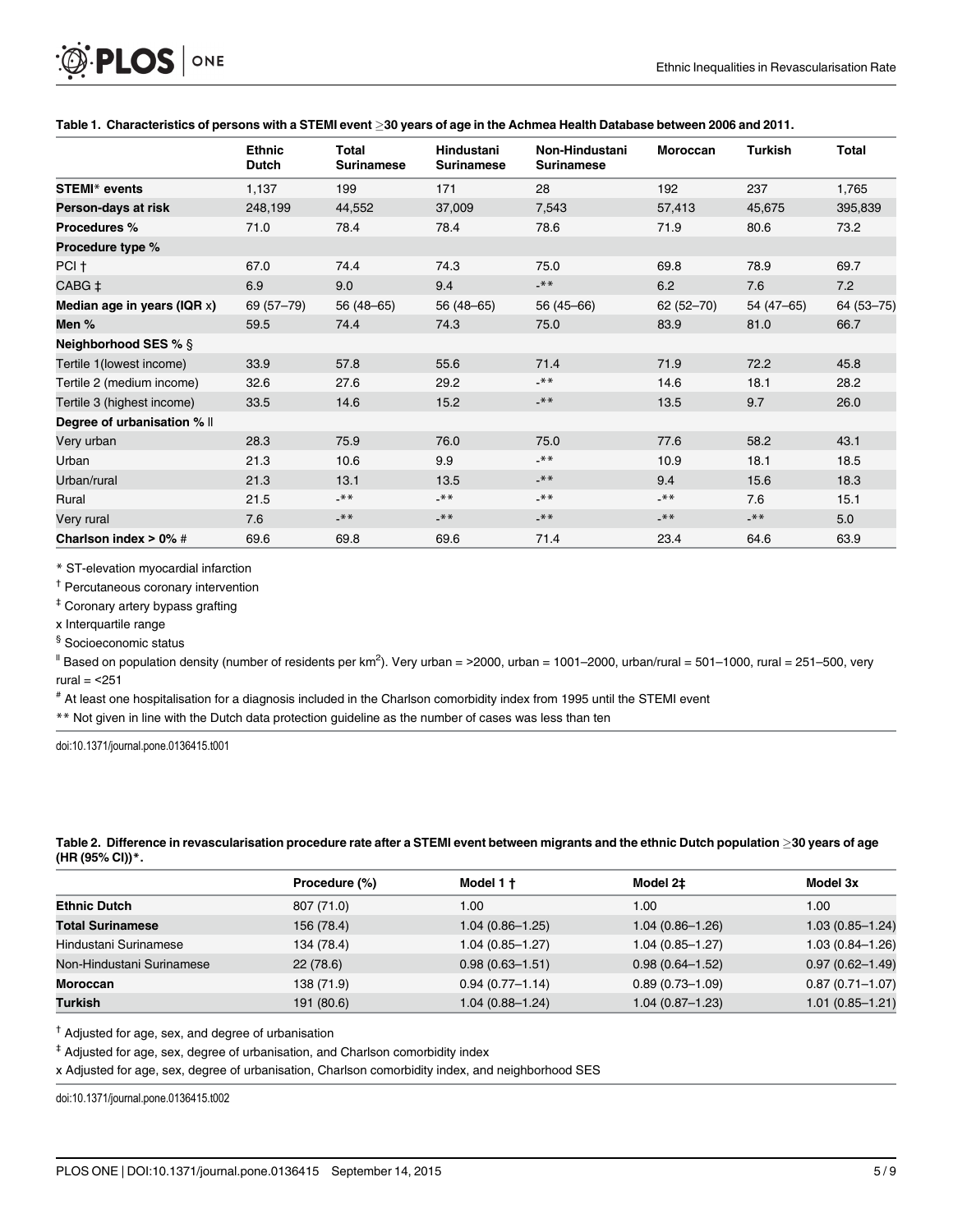<span id="page-5-0"></span>by law to have health insurance. In the Netherlands, persons with a low income are being supported by the government through health care benefits, and PCI and CABG are available without additional costs. In the United States, still more than 16% of the population is uninsured. This percentage is higher in African Americans (20.8%) than in non-Hispanic Whites (11.7%). [\[12](#page-7-0)] The inability of the uninsured to pay for PCI and CABG procedures may partially underlie the lower procedure rate in African Americans. Nevertheless, lack of health insurance cannot fully explain the ethnic inequalities, since Cram et al. recently reported a lower revascularisation rate after AMI among African Americans independent of health insurance.[\[24\]](#page-7-0) Also a study that was executed in Medicare beneficiaries only, still revealed lower revascularisation rates among African Americans.[[8\]](#page-7-0) However, in most studies executed in the USA, not only STEMI events were included but also non-ST-elevation myocardial infarctions (non-STEMI). The choice to perform a revascularisation procedure after a non-STEMI is much more dependent on clinical symptoms than after a STEMI.[\[25\]](#page-8-0) The underlying indication, based on clinical symptoms, may differ across ethnic groups. Indeed, some studies reported that the lower revascularisation procedure rate among African Americans was partially explained by a lower coronary artery disease burden and severity.[[26](#page-8-0)–[28](#page-8-0)] Yet, one study which included African Americans and Whites with a similar disease severity still showed a lower revascularisation rate among African Americans.[[10\]](#page-7-0) More reluctance in African Americans than in Whites to accept a recommendation for surgery or PCI may additionally underlie the lower procedure use.[[29](#page-8-0)] The absent ethnic inequalities in revascularisation procedure rate in our study not only suggest equal provision of care by physicians, but also equal uptake of care by STEMI patients in the Netherlands.

Until now, European studies on ethnic inequalities in revascularisation rate after a coronary event were limited to the UK. $[13-15]$  $[13-15]$  $[13-15]$  $[13-15]$  Just as in the Netherlands, UK patients have free access to acute in-hospital care. However, studies executed in the 2000s still found lower rates of revascularisation procedures after a coronary event among African and South-Asian minorities. A major drawback in two of these studies was that they did not adjust for actual need for a revascularisation procedure. This is an important factor in the decision to perform a revascularisation procedure after a non-ST-elevation cardiac event.[[4](#page-7-0)] Although one study also found ethnic inequalities among those deemed appropriate for revascularisation, this study dates back from 2002 and is therefore considered outdated given the current guidelines.[\[13\]](#page-7-0) The most recent UK study from 2013 did not find ethnic inequalities in revascularisation rate after AMI anymore.<sup>[\[16\]](#page-7-0)</sup>

Recently, our group reported a higher mortality rate after a first hospitalisation for AMI among migrant groups compared with the ethnic Dutch population.[\[7](#page-7-0)] Results from our present study suggest that this cannot be explained by ethnic differences in revascularisation procedure rate. However, we did not have any information regarding the time span between symptom onset and the revascularisation procedure. International literature suggests that this time span might be longer among ethnic minority groups than among the 'majority population'.[[30](#page-8-0)] Since 'time is muscle' a longer time delay can substantially undermine the beneficial effect of a revascularisation procedure on prognosis.[\[31\]](#page-8-0) Ethnic inequalities in the time period between onset of symptoms and the revascularisation procedure has to be investigated in future research.

#### **Considerations**

Ethnic inequalities in revascularisation rate after AMI is rarely studied in countries with universal access to health care. We had the opportunity to use data from the Achmea health database, in which registration of procedures is extensively controlled for the reason of financial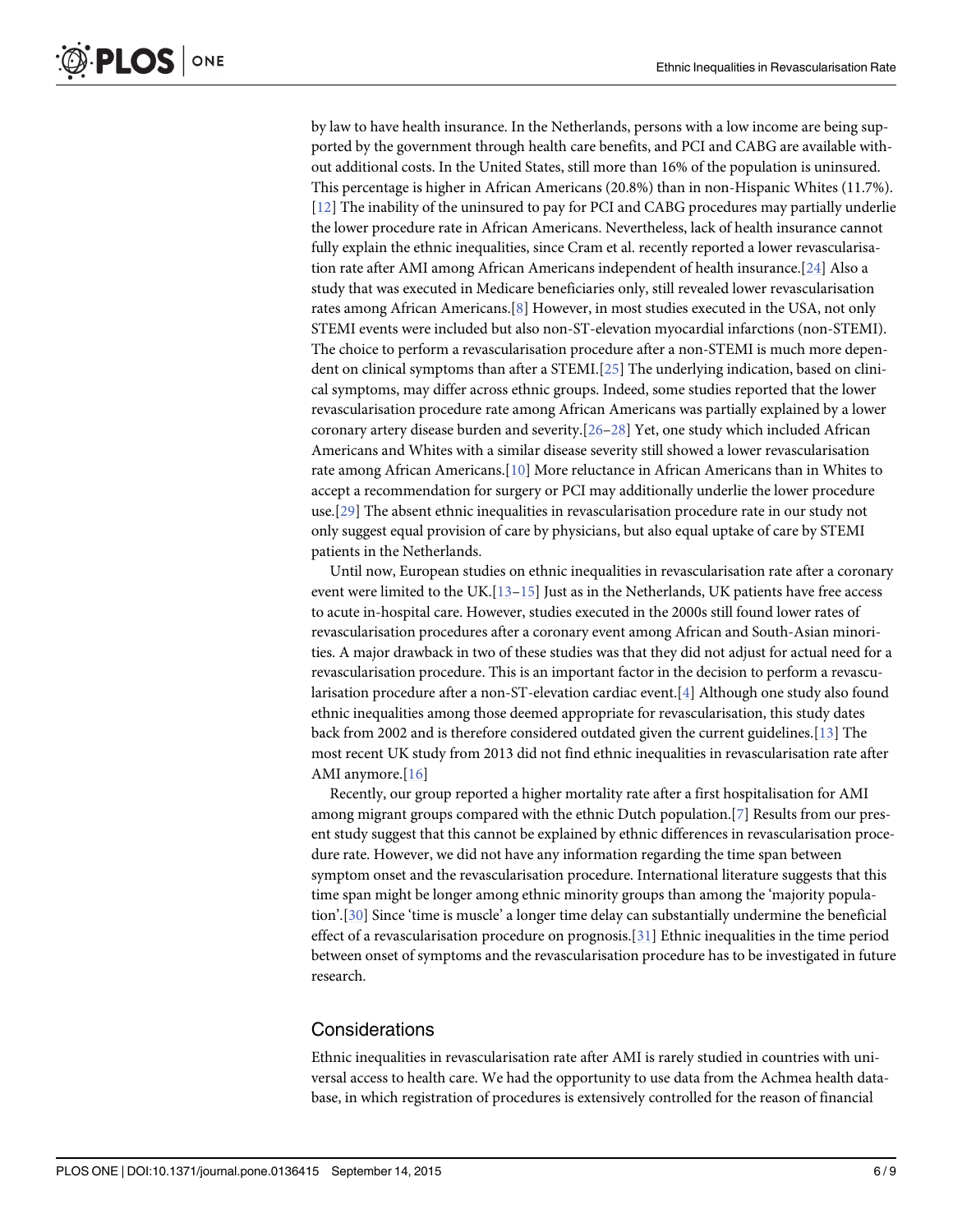<span id="page-6-0"></span>reimbursement.[[31](#page-8-0)] We used surname algorithms in combination with (parental) country of origin to disaggregate the Hindustani Surinamese from other Surinamese, who have very different cardiovascular disease profiles. Furthermore, our analyses were based on those with a STEMI event only. The choice to perform a revascularisation procedure after a STEMI is more straightforward than after a non-STEMI, and not dependent on other clinical factors (such as coronary artery disease burden and severity). The absence of ethnic inequalities in revascularisation procedure rate after STEMI as reported in this study therefore truly reflects equity in acute in-hospital health care use for individuals with STEMI.

Our study has some limitations. Firtst, although registration of procedures in the Achmea health database is extensively controlled, this is a very rough check to secure that the registered procedures are in agreement with the registered diagnosis. There are no detailed validation studies available that have investigated the sensitivity and the positive predictive value of registered diagnosis and procedures. Second, the revascularisation rate of 73% seems rather low, since there are no clear contra-indications to perform a revascularisation procedure among STEMI patients. However, this percentage is higher as the previously reported 61% in Europe. [\[6](#page-7-0)] More research is necessary to understand the underlying factors of this low percentage. Since we do not assume these factors to differ between ethnic groups, we believe it would not have affected our results concerning ethnic inequalities. Third, in the Achmea health database, persons living in urban areas of the Netherlands are overrepresented. However, correction for degree of urbanization did not change relations, which indicates that results are representative for the general Dutch population. Fourth, we did not investigate the difference in prognosis after a STEMI between ethnic groups, and the effect of a revascularisation procedure on prognosis. This would be interesting for future research.

#### Conclusion

Our findings show no ethnic inequalities in revascularisation procedure rate after an STelevation myocardial infarction in the Netherlands, suggesting equity in acute in-hospital care. This is in agreement with the universally accessible health care system implemented in Dutch society. The previously observed higher mortality rate after AMI among ethnic minority groups in the Netherlands are therefore unlikely explained by differences in revascularisation procedure rate.

#### Acknowledgments

We want to thank Mr. H. Evers and Dr. H.M. Smeets for preparing and providing data from the Achmea Health Database.

#### Author Contributions

Conceived and designed the experiments: CA IV MB KS AO SR. Analyzed the data: AO. Wrote the paper: CA IV MB KS AO SR.

#### **References**

- [1.](#page-1-0) Boersma E. Does time matter? A pooled analysis of randomized clinical trials comparing primary percutaneous coronary intervention and in-hospital fibrinolysis in acute myocardial infarction patients. Eur Heart J 2006; 27:779-88. PMID: [16513663](http://www.ncbi.nlm.nih.gov/pubmed/16513663)
- [2.](#page-1-0) Keeley EC, Boura JA, Grines CL. Primary angioplasty versus intravenous thrombolytic therapy for acute myocardial infarction: a quantitative review of 23 randomised trials. Lancet 2003; 361:13–20. PMID: [12517460](http://www.ncbi.nlm.nih.gov/pubmed/12517460)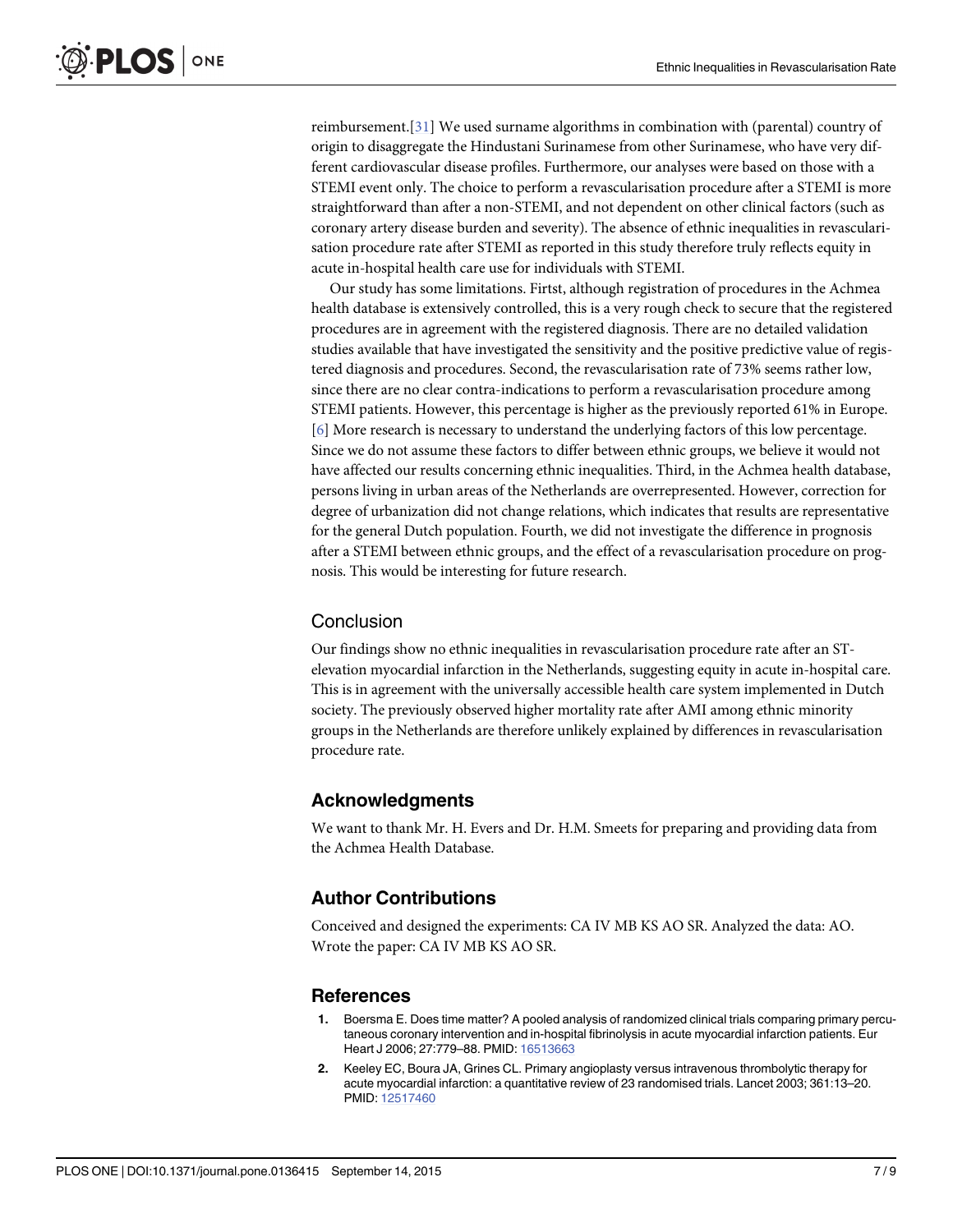- <span id="page-7-0"></span>[3.](#page-1-0) Chan MY, Sun JL, Newby LK, Shaw LK, Lin M, Peterson ED, et al. Long-term mortality of patients undergoing cardiac catheterization for ST-elevation and non-ST-elevation myocardial infarction. Circulation 2009; 119:3110–7. doi: [10.1161/CIRCULATIONAHA.108.799981](http://dx.doi.org/10.1161/CIRCULATIONAHA.108.799981) PMID: [19506116](http://www.ncbi.nlm.nih.gov/pubmed/19506116)
- [4.](#page-5-0) Steg PG, James SK, Atar D, Badano LP, Blomstrom-Lundqvist C, Borger MA, et al. ESC Guidelines for the management of acute myocardial infarction in patients presenting with ST-segment elevation. Eur Heart J 2012; 33:2569–619. doi: [10.1093/eurheartj/ehs215](http://dx.doi.org/10.1093/eurheartj/ehs215) PMID: [22922416](http://www.ncbi.nlm.nih.gov/pubmed/22922416)
- [5.](#page-1-0) Stenestrand U, Wallentin L. Early revascularisation and 1-year survival in 14-day survivors of acute myocardial infarction: a prospective cohort study. Lancet 2002; 359:1805–11. PMID: [12044375](http://www.ncbi.nlm.nih.gov/pubmed/12044375)
- [6.](#page-1-0) Mandelzweig L, Battler A, Boyko V, Bueno H, Danchin N, Filippatos G, et al. The second Euro Heart Survey on acute coronary syndromes: Characteristics, treatment, and outcome of patients with ACS in Europe and the Mediterranean Basin in 2004. Eur Heart J 2006; 27:2285–93. PMID: [16908490](http://www.ncbi.nlm.nih.gov/pubmed/16908490)
- [7.](#page-1-0) van Oeffelen AAM, Agyemang C, Stronks K, Bots ML, Vaartjes I. Ethnic inequalities in prognosis after acute myocardial infarction and congestive heart failure. Heart 2014; 100(18):1436–43.
- [8.](#page-1-0) Freund KM, Jacobs AK, Pechacek JA, White HF, Ash AS. Disparities by race, ethnicity, and sex in treating acute coronary syndromes. J Womens Health (Larchmt) 2012; 21:126–32.
- 9. Iribarren C, Tolstykh I, Somkin CP, Ackerson LM, Brown TT, Scheffler R, et al. Sex and racial/ethnic disparities in outcomes after acute myocardial infarction: a cohort study among members of a large integrated health care delivery system in northern California. Arch Intern Med 2005; 165:2105–13. PMID: [16217000](http://www.ncbi.nlm.nih.gov/pubmed/16217000)
- [10.](#page-3-0) Thomas KL, Honeycutt E, Shaw LK, Peterson ED. Racial differences in long-term survival among patients with coronary artery disease. Am Heart J 2010; 160:744–51. doi: [10.1016/j.ahj.2010.06.014](http://dx.doi.org/10.1016/j.ahj.2010.06.014) PMID: [20934570](http://www.ncbi.nlm.nih.gov/pubmed/20934570)
- [11.](#page-1-0) Ting HH, Roe MT, Gersh BJ, Spertus JA, Rumsfeld JS, Ou FS, et al. Factors associated with off-label use of drug-eluting stents in patients with ST-elevation myocardial infarction. Am J Cardiol 2008; 101:286–92. doi: [10.1016/j.amjcard.2007.09.084](http://dx.doi.org/10.1016/j.amjcard.2007.09.084) PMID: [18237586](http://www.ncbi.nlm.nih.gov/pubmed/18237586)
- [12.](#page-1-0) US Census Bureau. Income, Poverty and Health Insurance Coverage in the United States: 2010.
- [13.](#page-1-0) Feder G, Crook AM, Magee P, Banerjee S, Timmis AD, Hemingway H. Ethnic differences in invasive management of coronary disease: prospective cohort study of patients undergoing angiography. BMJ 2002; 324:511–6. PMID: [11872548](http://www.ncbi.nlm.nih.gov/pubmed/11872548)
- 14. Mindell J, Klodawski E, Fitzpatrick J. Using routine data to measure ethnic differentials in access to coronary revascularisation. J Public Health (Oxf) 2008; 30:45–53.
- [15.](#page-1-0) Trevelyan J, Needham EW, Halim M, Singh H, Been M, Shiu MF, et al. Evaluation of patient characteristics and utilisation of invasive cardiac procedures in a UK ethnic population with unstable angina pectoris. Int J Cardiol 2001; 77:275–80. PMID: [11182192](http://www.ncbi.nlm.nih.gov/pubmed/11182192)
- [16.](#page-1-0) Bansal N, Fischbacher CM, Bhopal RS, Brown H, Steiner MF, Capewell S. Myocardial infarction incidence and survival by ethnic group: Scottish Health and Ethnicity Linkage retrospective cohort study. BMJ Open 2013; 3:e003415. doi: [10.1136/bmjopen-2013-003415](http://dx.doi.org/10.1136/bmjopen-2013-003415) PMID: [24038009](http://www.ncbi.nlm.nih.gov/pubmed/24038009)
- [17.](#page-2-0) Smeets HM, de Wit NJ, Hoes AW. Routine health insurance data for scientific research: potential and limitations of the Agis Health Database. J Clin Epidemiol 2011; 64:424-30. doi: [10.1016/j.jclinepi.2010.](http://dx.doi.org/10.1016/j.jclinepi.2010.04.023) [04.023](http://dx.doi.org/10.1016/j.jclinepi.2010.04.023) PMID: [20800994](http://www.ncbi.nlm.nih.gov/pubmed/20800994)
- [18.](#page-2-0) Boelman L, Smeets HM, Knol MJ, Braam AW, Geerlings MI, de Wit NJ. Psychotropic drug use in patients with various chronic somatic diseases. Eur J Psychiat 2012; 26:236–47.
- [19.](#page-2-0) Stronks K, Kulu-Glasgow I, Agyemang C. The utility of 'country of birth' for the classification of ethnic groups in health research: the Dutch experience. Ethn Health 2009; 14:255-69. doi: [10.1080/](http://dx.doi.org/10.1080/13557850802509206) [13557850802509206](http://dx.doi.org/10.1080/13557850802509206) PMID: [19052941](http://www.ncbi.nlm.nih.gov/pubmed/19052941)
- [20.](#page-2-0) Agyemang C, Bindraban N, Mairuhu G, Montfrans G, Koopmans R, Stronks K, et al. Prevalence, awareness, treatment, and control of hypertension among Black Surinamese, South Asian Surinamese and White Dutch in Amsterdam, The Netherlands: the SUNSET study. J Hypertens 2005; 23:1971–7. PMID: [16208137](http://www.ncbi.nlm.nih.gov/pubmed/16208137)
- [21.](#page-2-0) Ament P, Kessels W. Regionaal Inkomensonderzoek: uitgebreide onderzoeksbeschrijving. Voorburg: Centraal Bureau voor de Statistiek (CBS); 2008.
- [22.](#page-3-0) Sundararajan V, Henderson T, Perry C, Muggivan A, Quan H, Ghali WA. New ICD-10 version of the Charlson comorbidity index predicted in-hospital mortality. J Clin Epidemiol 2004; 57:1288–94. PMID: [15617955](http://www.ncbi.nlm.nih.gov/pubmed/15617955)
- [23.](#page-3-0) Cram P, Bayman L, Popescu I, Vaughan-Sarrazin MS. Racial disparities in revascularisation rates among patients with similar insurance coverage. J Natl Med Assoc 2009; 101:1132–9. PMID: [19998642](http://www.ncbi.nlm.nih.gov/pubmed/19998642)
- [24.](#page-5-0) Wijns W, Kolh P, Danchin N, Di MC, Falk V, Folliguet T, et al. Guidelines on myocardial revascularisation. Eur Heart J 2010; 31:2501–55. doi: [10.1093/eurheartj/ehq277](http://dx.doi.org/10.1093/eurheartj/ehq277) PMID: [20802248](http://www.ncbi.nlm.nih.gov/pubmed/20802248)